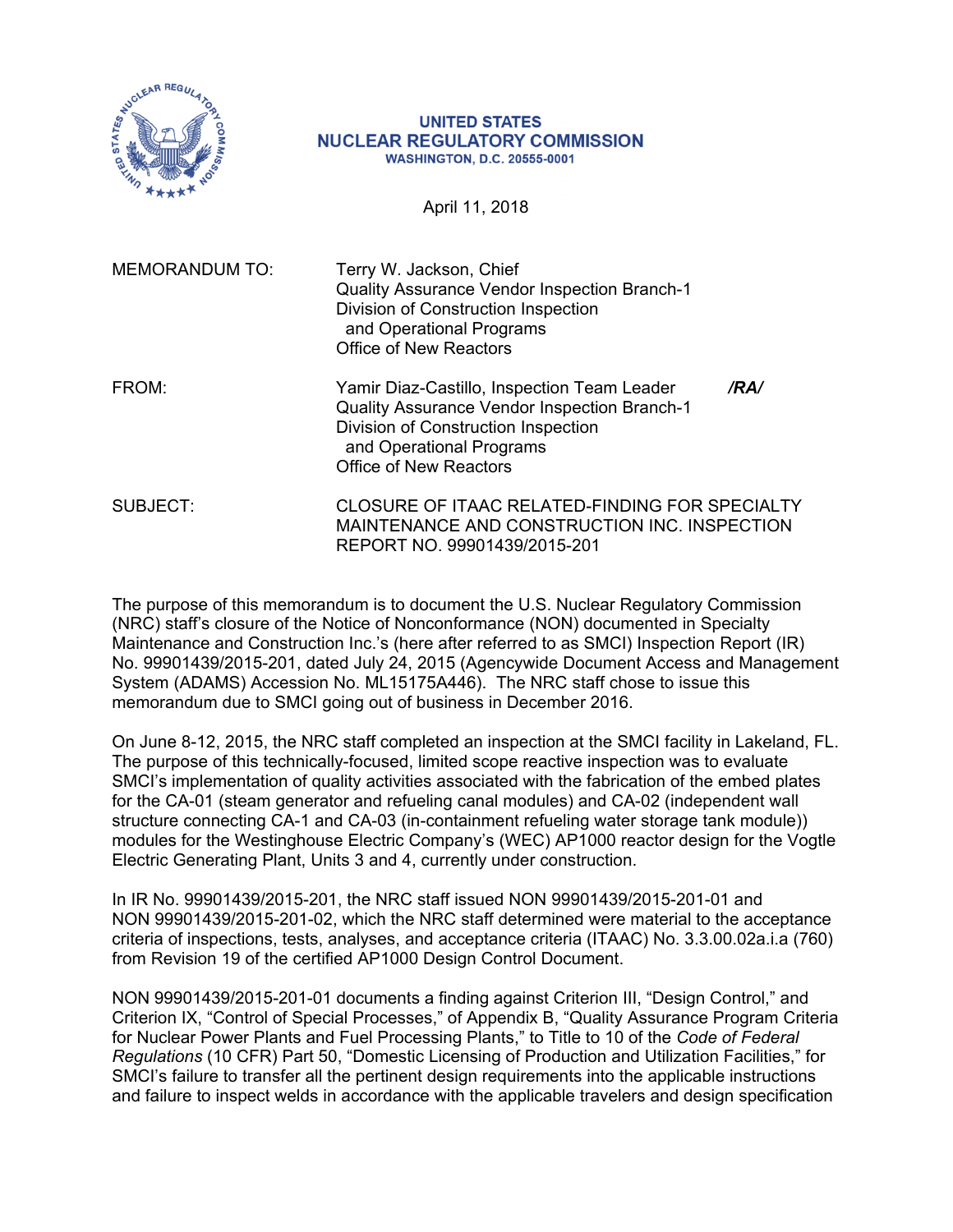drawings. NON 99901439/2015-201-02 documents a finding against Criterion IX of Appendix B to 10 CFR Part 50 for SMCI's failure to control welding consumable filler metal in accordance with applicable procedures and criteria.

In a letter dated August 18, 2015 (ADAMS Accession No. ML15239A703), SMCI described their corrective actions to address the issues identified in NON 99901439/2015-201-01 and NON 99901439/2015-201-02. In letters dated September 17, 2015, (ADAMS Accession No. ML15258A654), and January 8, 2016 (ADAMS Accession No. ML16007A704), the NRC staff issued a request for information (RFI) from SMCI to provide clarification related to the information provided. In letters dated November 2, 2015 (ADAMS Accession No. ML15313A122), December 17, 2015 (ADAMS No. Accession ML15356A128), and January 27, 2016 (ADAMS Accession No. ML16029A481), SMCI provided additional information to address the NRC's RFI.

The NRC staff reviewed SMCI's responses to the RFI that support the corrective actions taken to address the issues identified in NON 99901439/2015-201-01 and NON 99901439/2015-201- 02. Based on this review, the NRC staff determined the corrective actions taken by SMCI are adequate to address the identified nonconformances. NON 99901439/2015-201-01 and NON 99901439/2015-201-02 are closed and no additional inspection follow-up is required to verify completion/adequacy of the corrective actions.

Enclosure: Summary of NRC Inspection of Specialty Maintenance and Construction Inc. Affecting ITAAC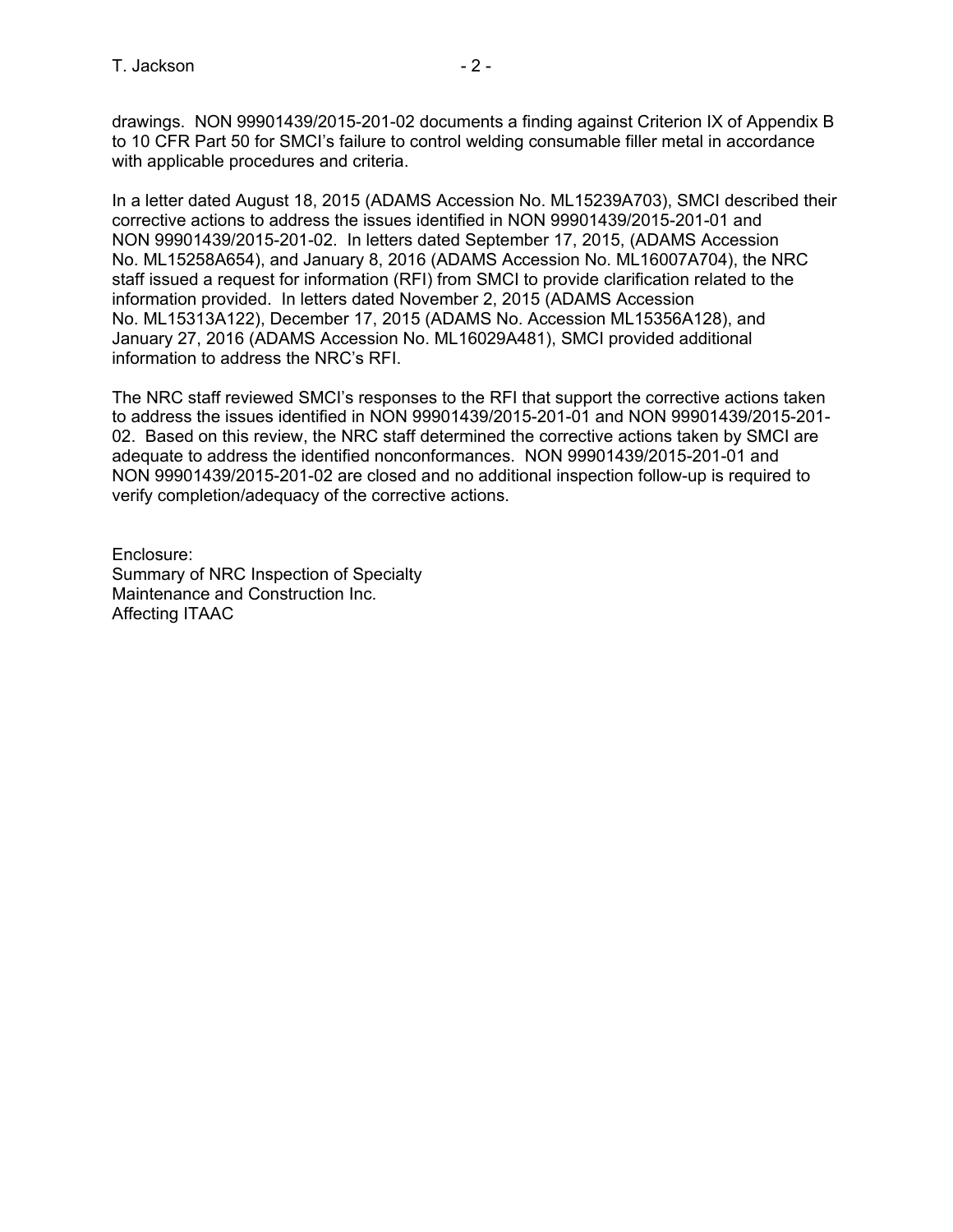## SUBJECT: CLOSURE OF ITAAC RELATED-FINDING FOR SPECIALTY MAINTENANCE AND CONSTRUCTION INC. INSPECTION REPORT NO. 99901439/2015-201

Dated: April 11, 2018

DISTRIBUTION: Public VHall PO'Bryan KKavanagh ASakadales NRO\_DCIP\_QVIB-1 NRO\_DCIP\_QVIB-2

| <b>ADAMS Accession No.: ML18100A857</b> | NRO-002                |                 |  |  |  |  |
|-----------------------------------------|------------------------|-----------------|--|--|--|--|
|                                         | <b>OFFICE NRO/DCIP</b> | NRO/DCIP        |  |  |  |  |
| <b>NAME</b>                             | <b>YDiaz-Castillo</b>  | <b>TJackson</b> |  |  |  |  |
| <b>DATE</b>                             | 04/10/18               | 04/11/18        |  |  |  |  |
| <b>OFFICIAL RECORD COPY</b>             |                        |                 |  |  |  |  |